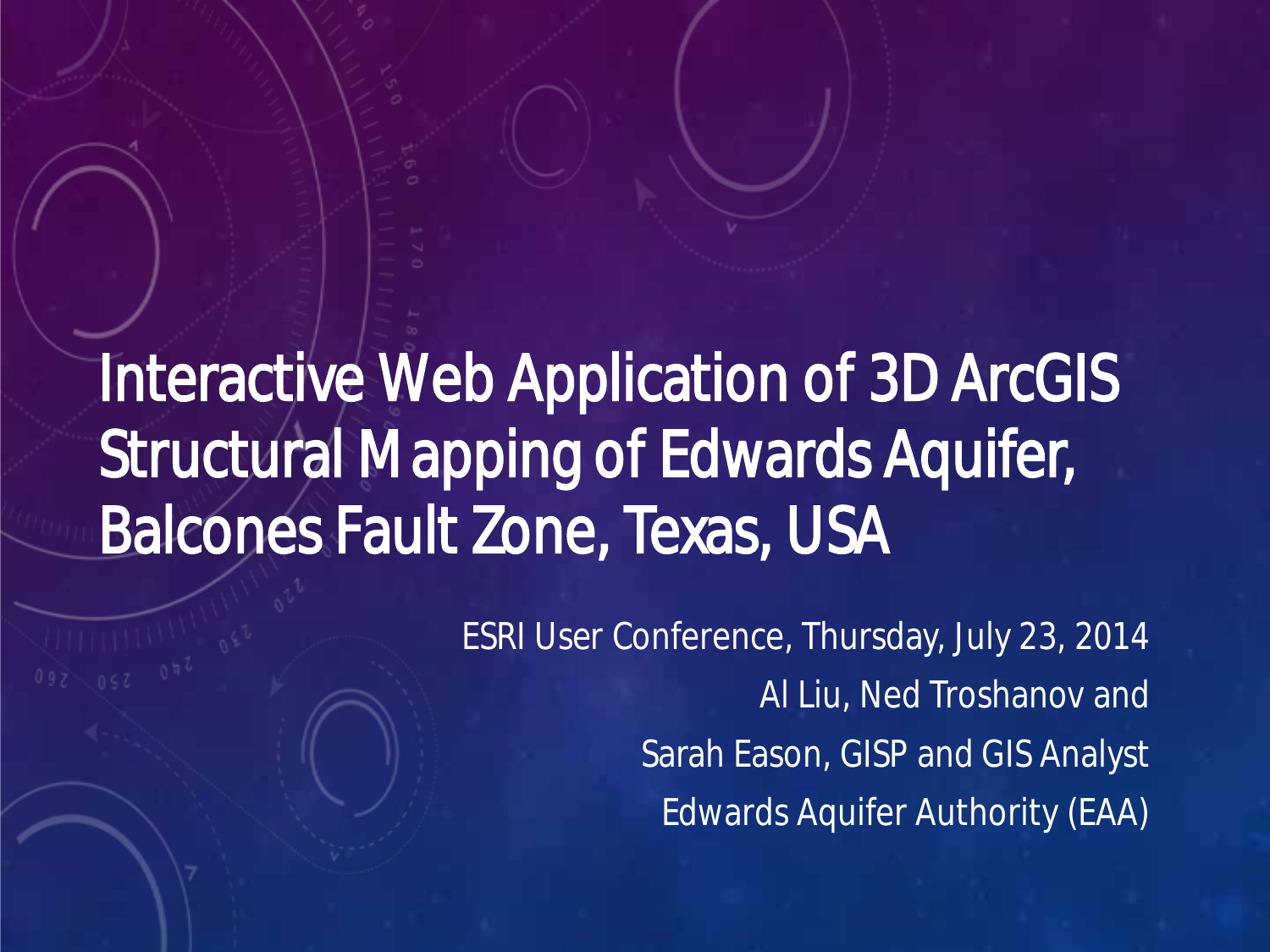## **OUTLINE**

• Intro to Edwards Aquifer

- Problem Statement
- Scope and Data
- Software Used
- Methods
- Results:

WEB MAP APP!!

- Accuracy and Limitations
- Conclusions and Future **Work**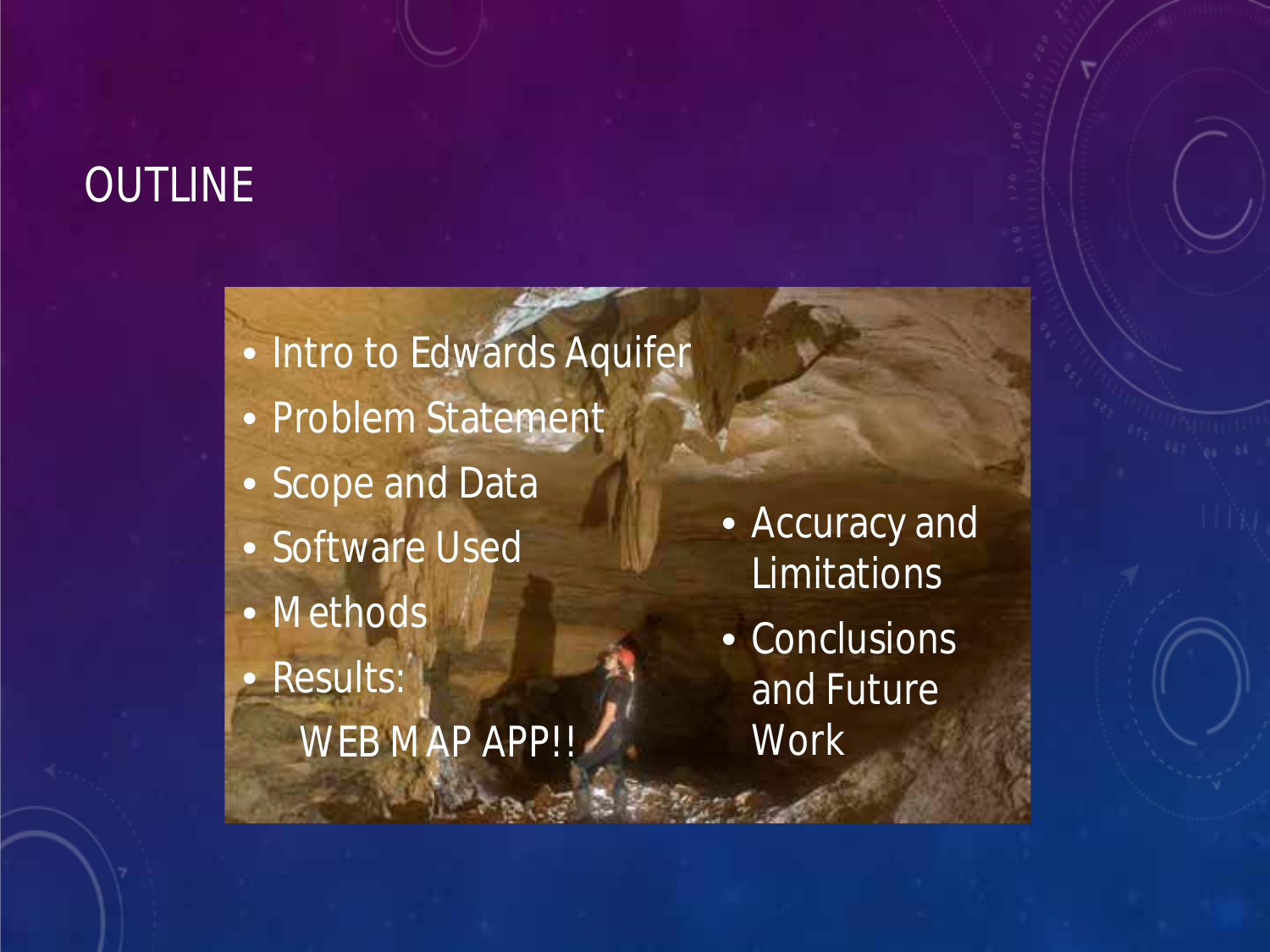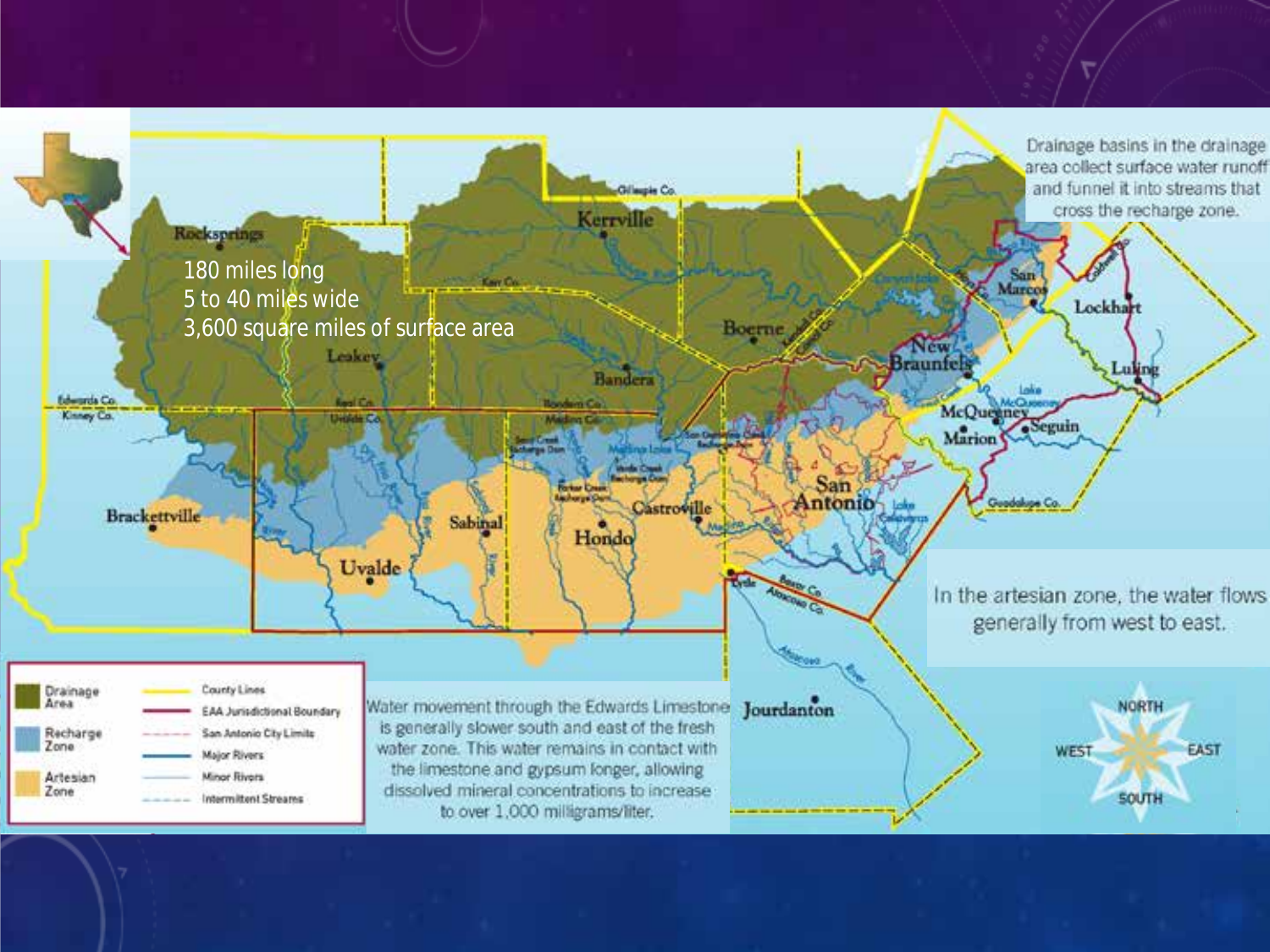# THE BIG QUESTION: WHERE DOES THE AQUIFER START?

- Drillers ask EAA staff
- Staff workflow to answer:
	- Well logs and do visual interpolation
	- Thicknesses in USGS geological texts
- More detailed answers take more time to research

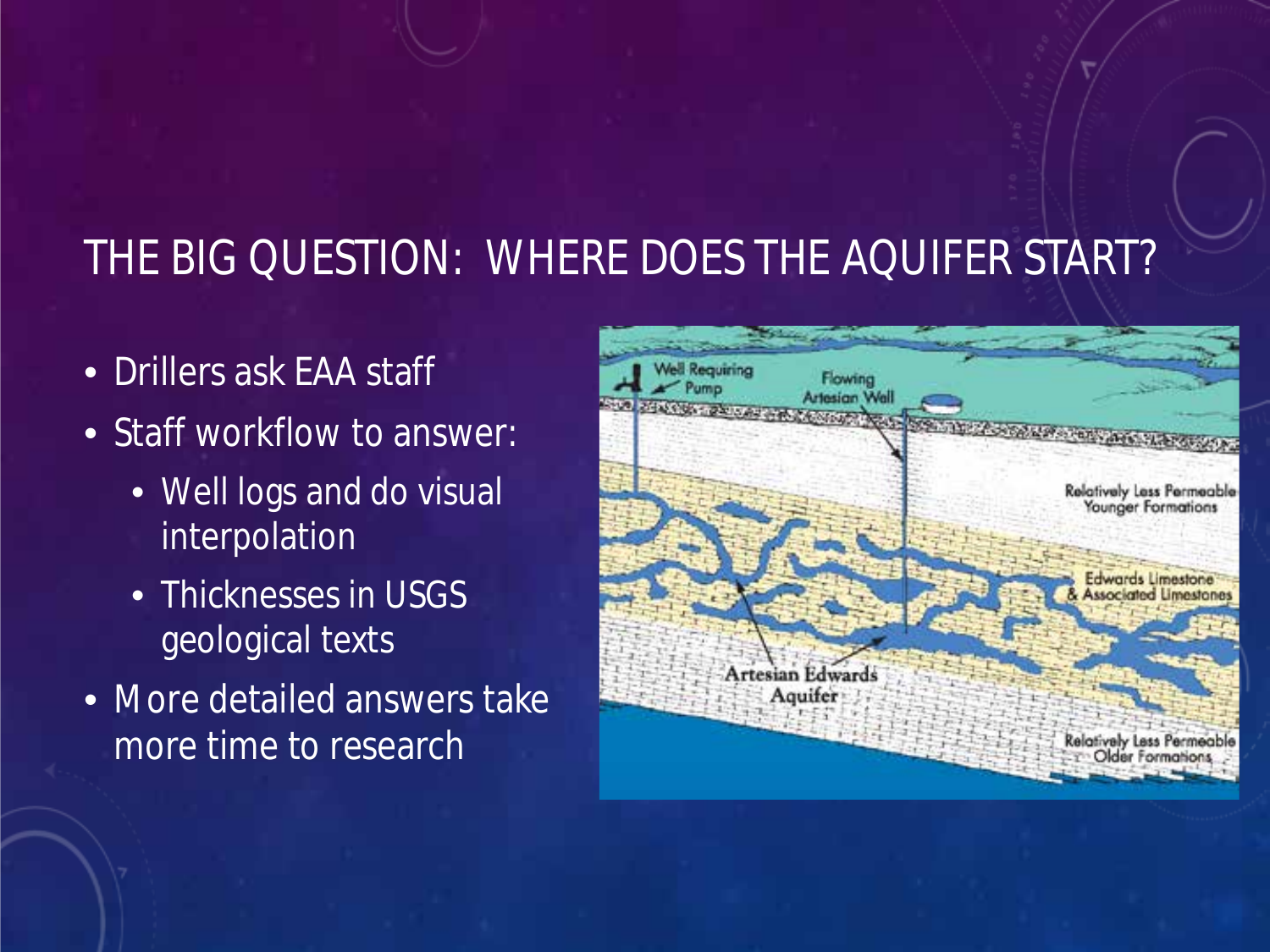### USING ARCGIS TO HELP STAFF AND WELL DRILLERS ESTIMATE DEPTH TO DRILL INTO EDWARDS AQUIFER

ПX

#### **Edwards Aquifer Predicted Surfaces**

Top: 10 feet in relation to MSL Base: -492 feet in relation to MSL Estimated thickness: 502 feet

Zoom to Get Directions

- New AGOL web map as a one-stop-shop
- Saves time and effort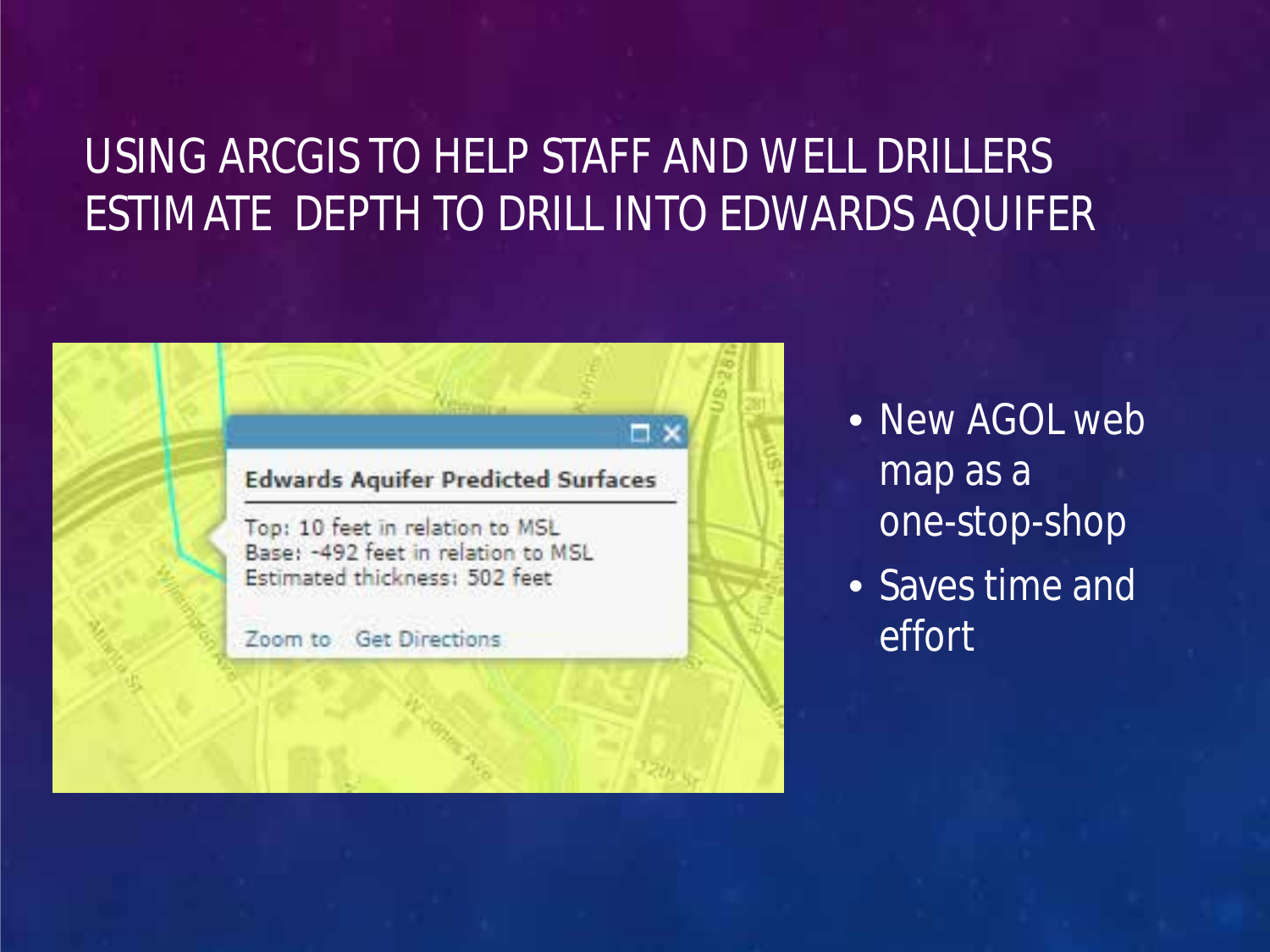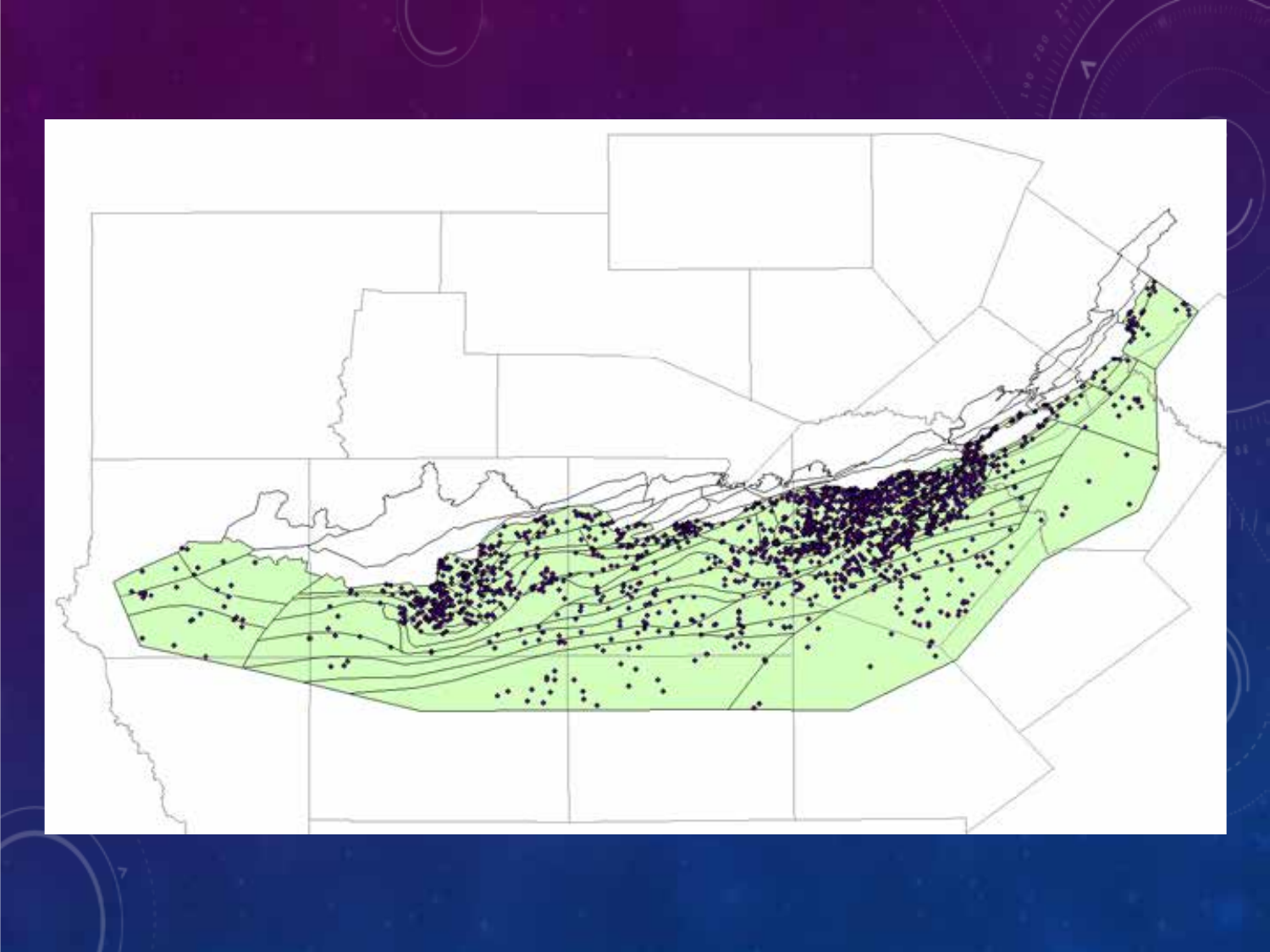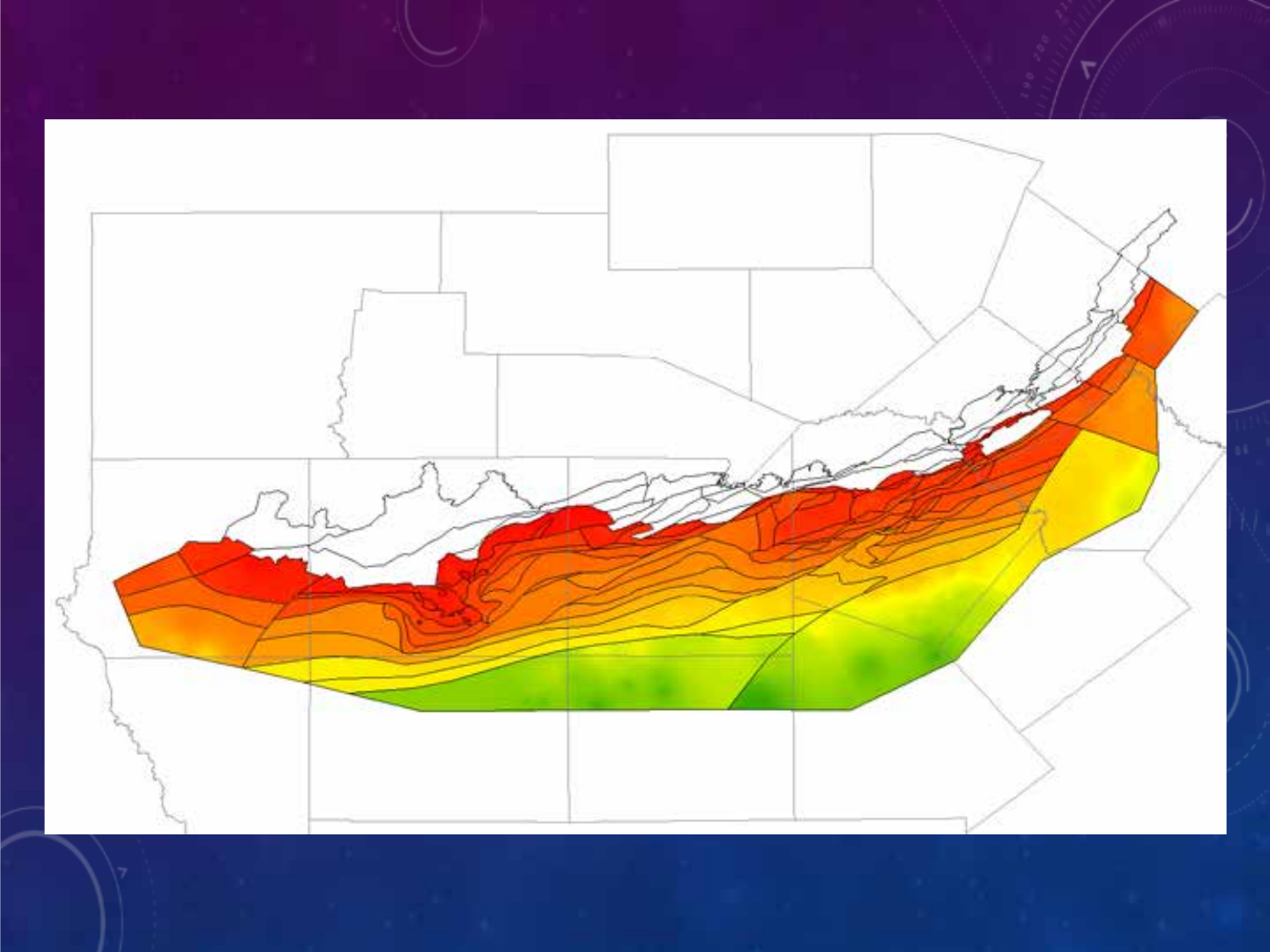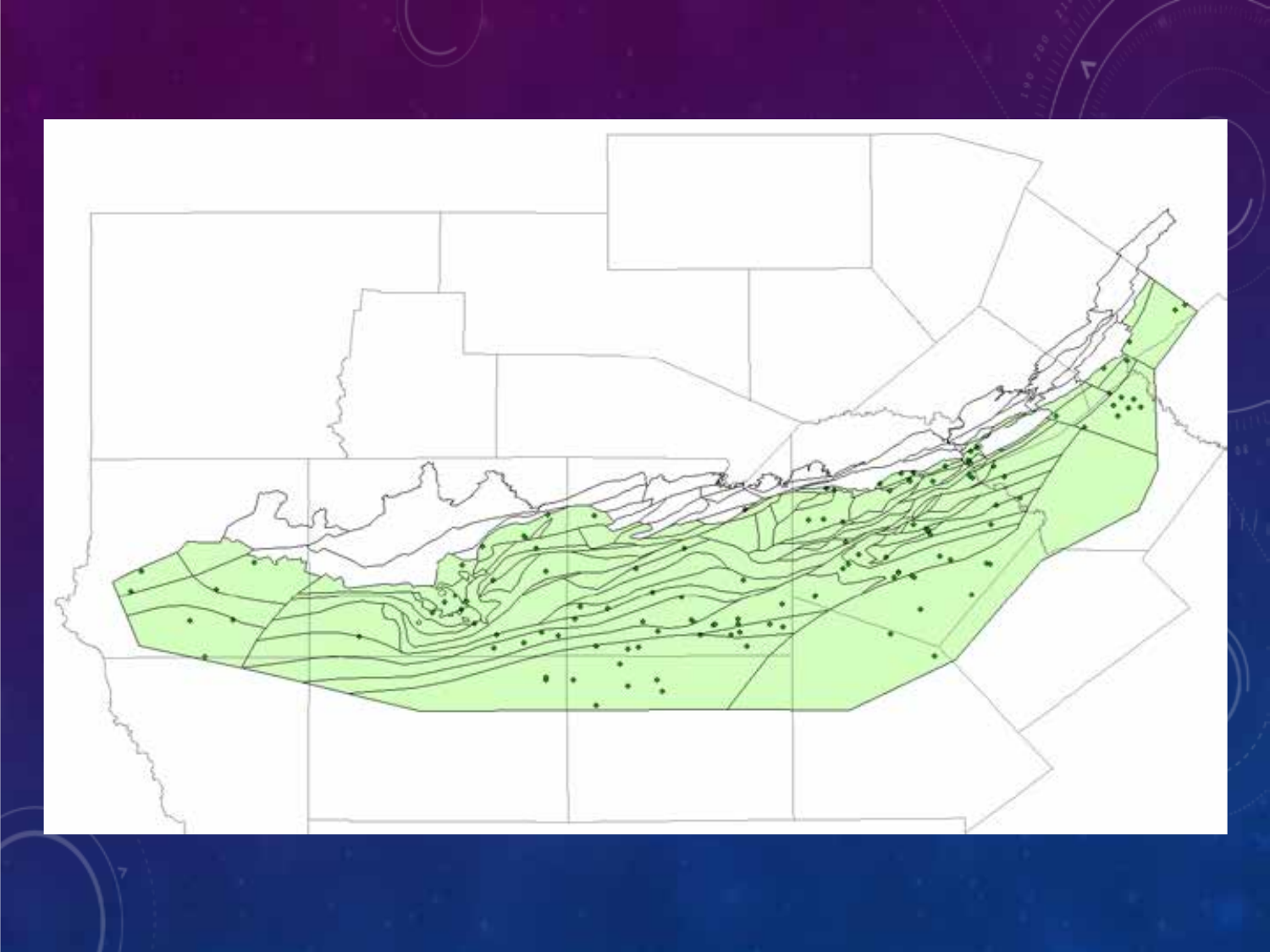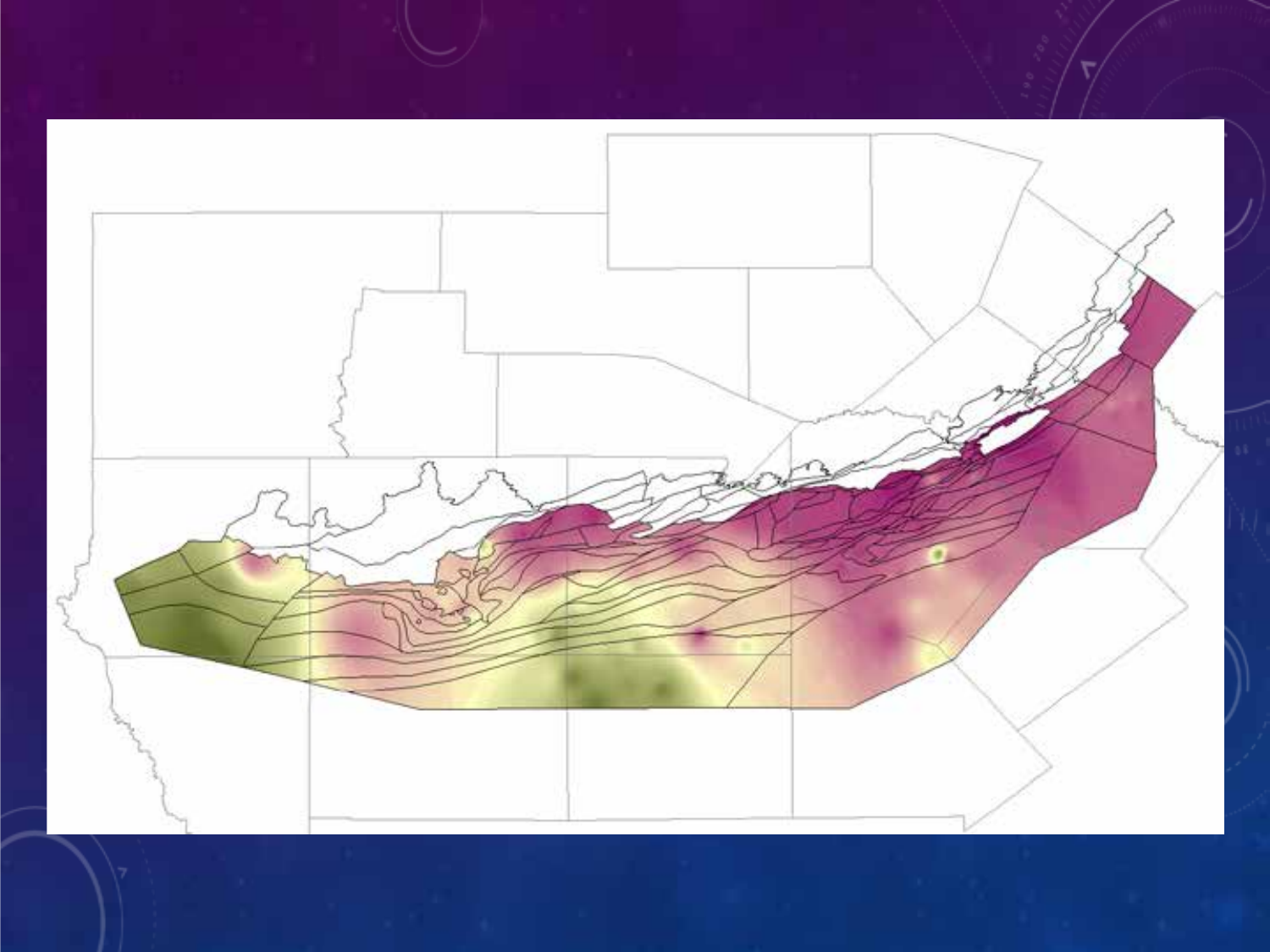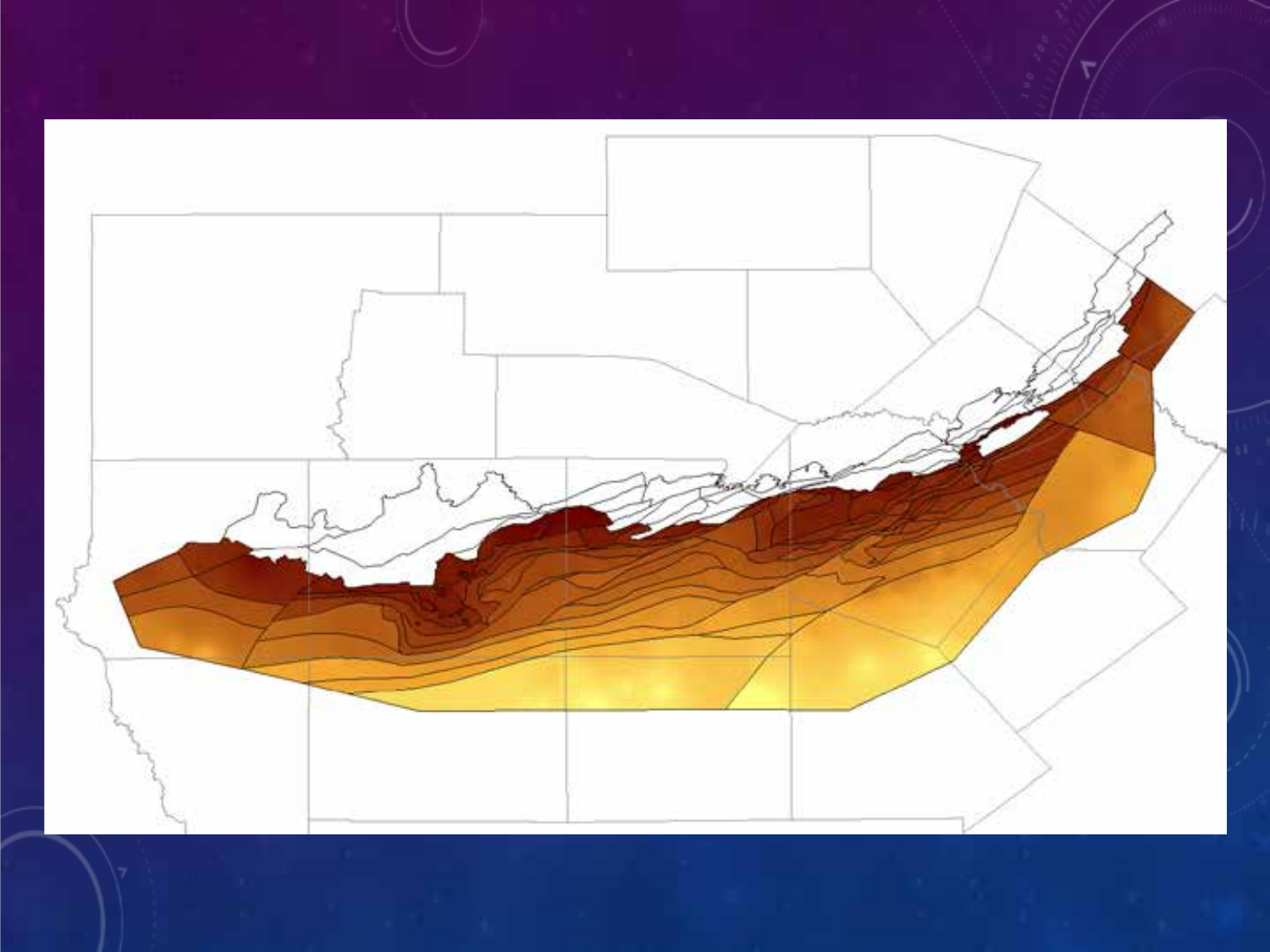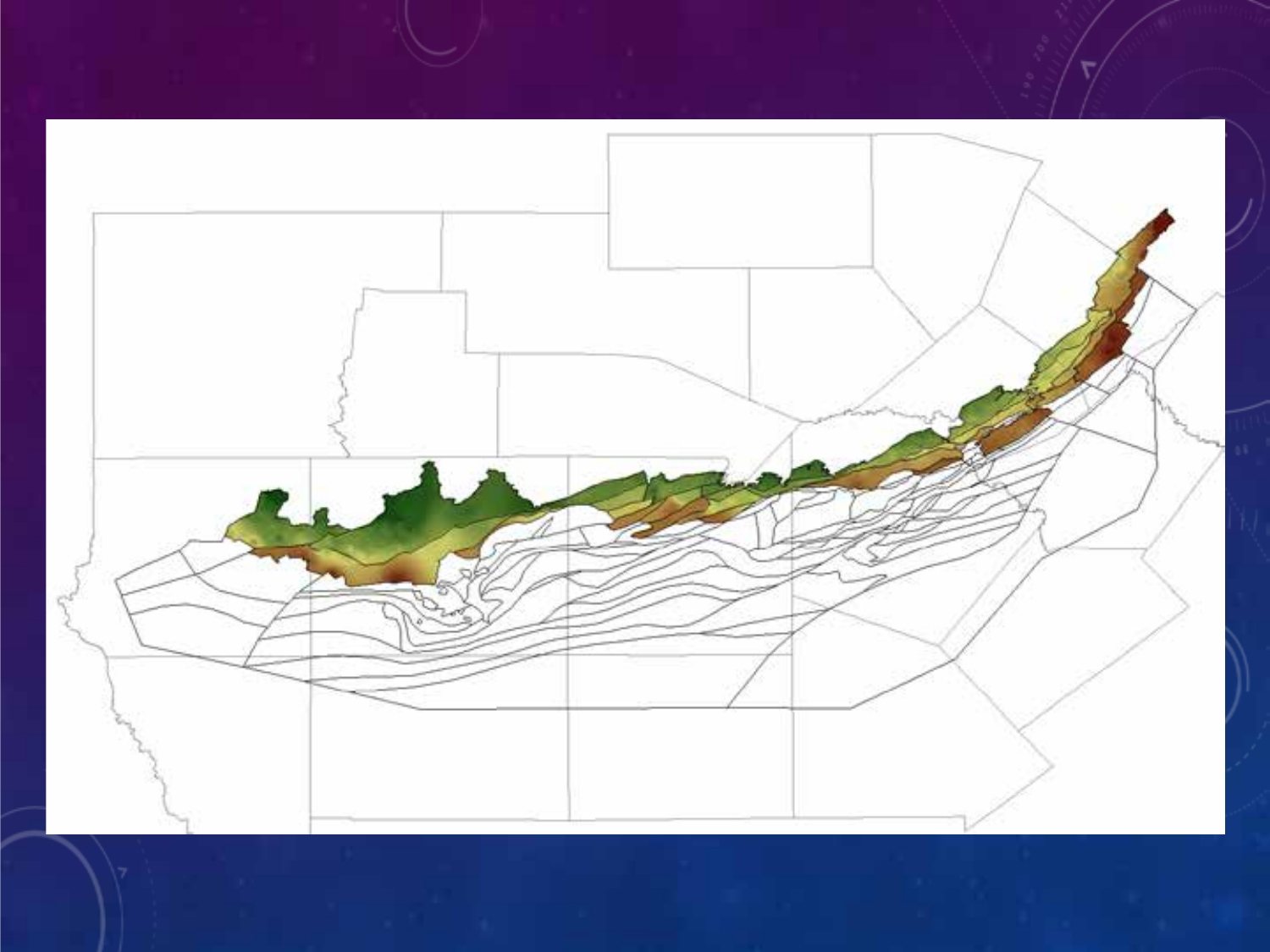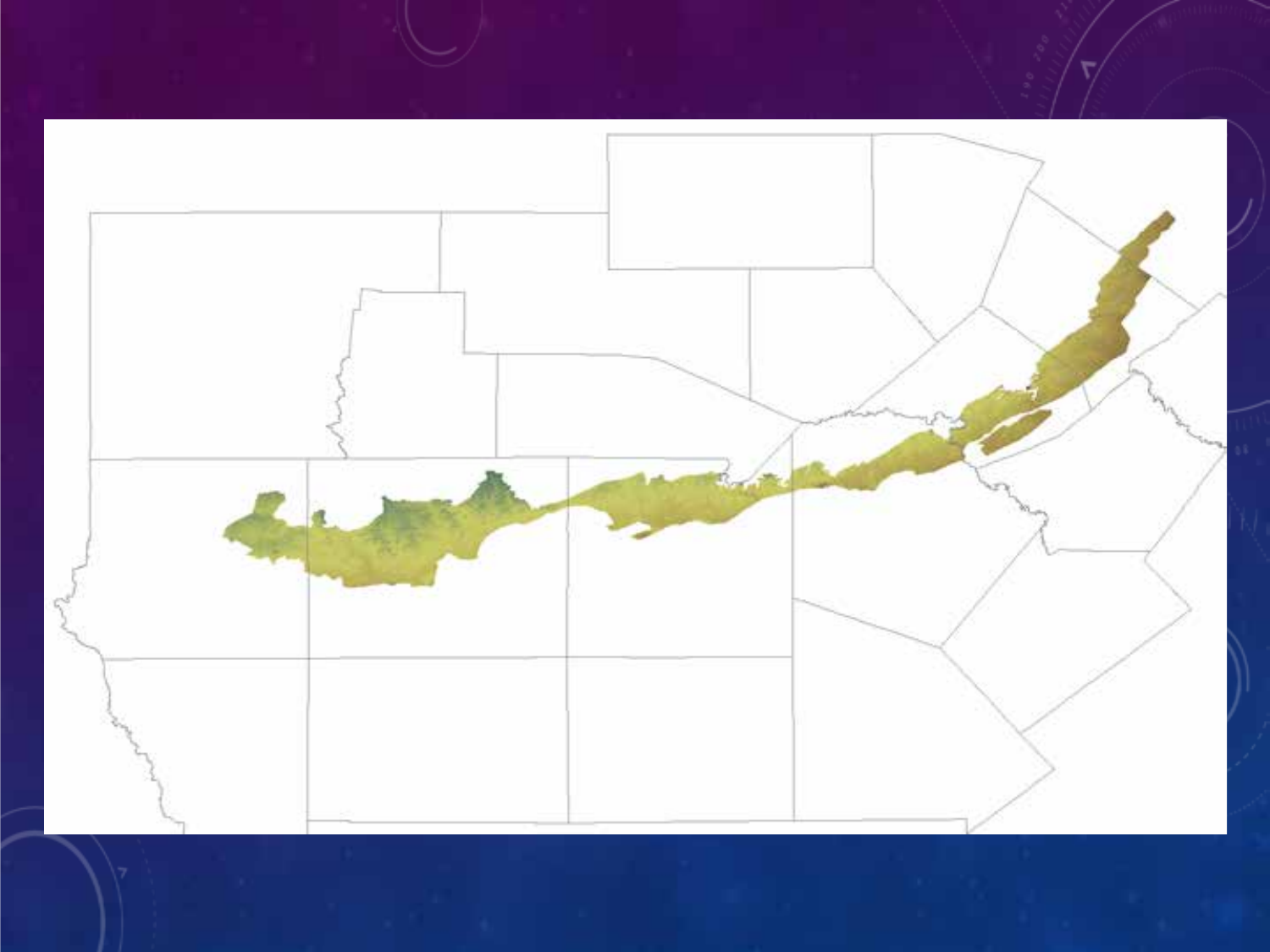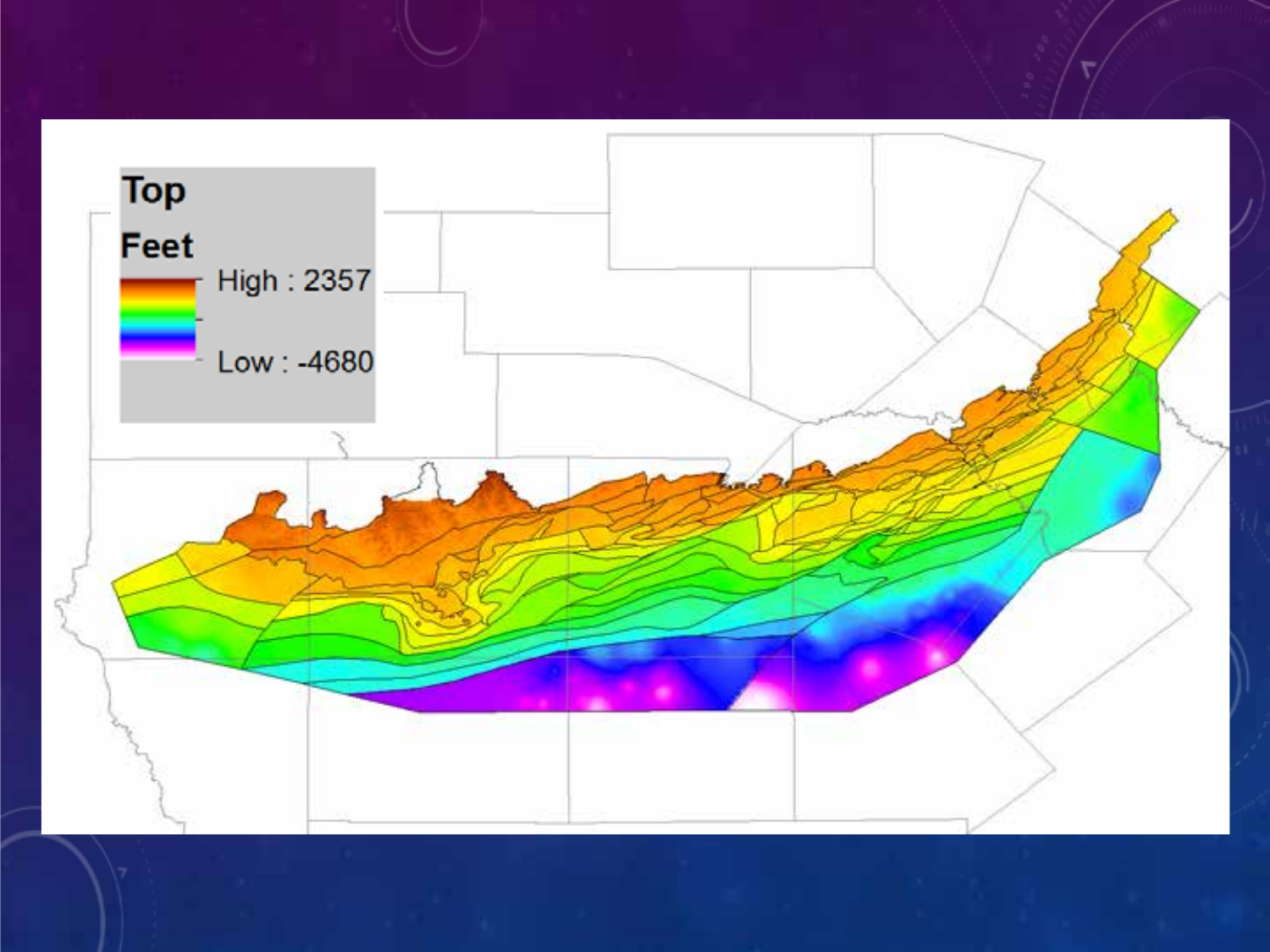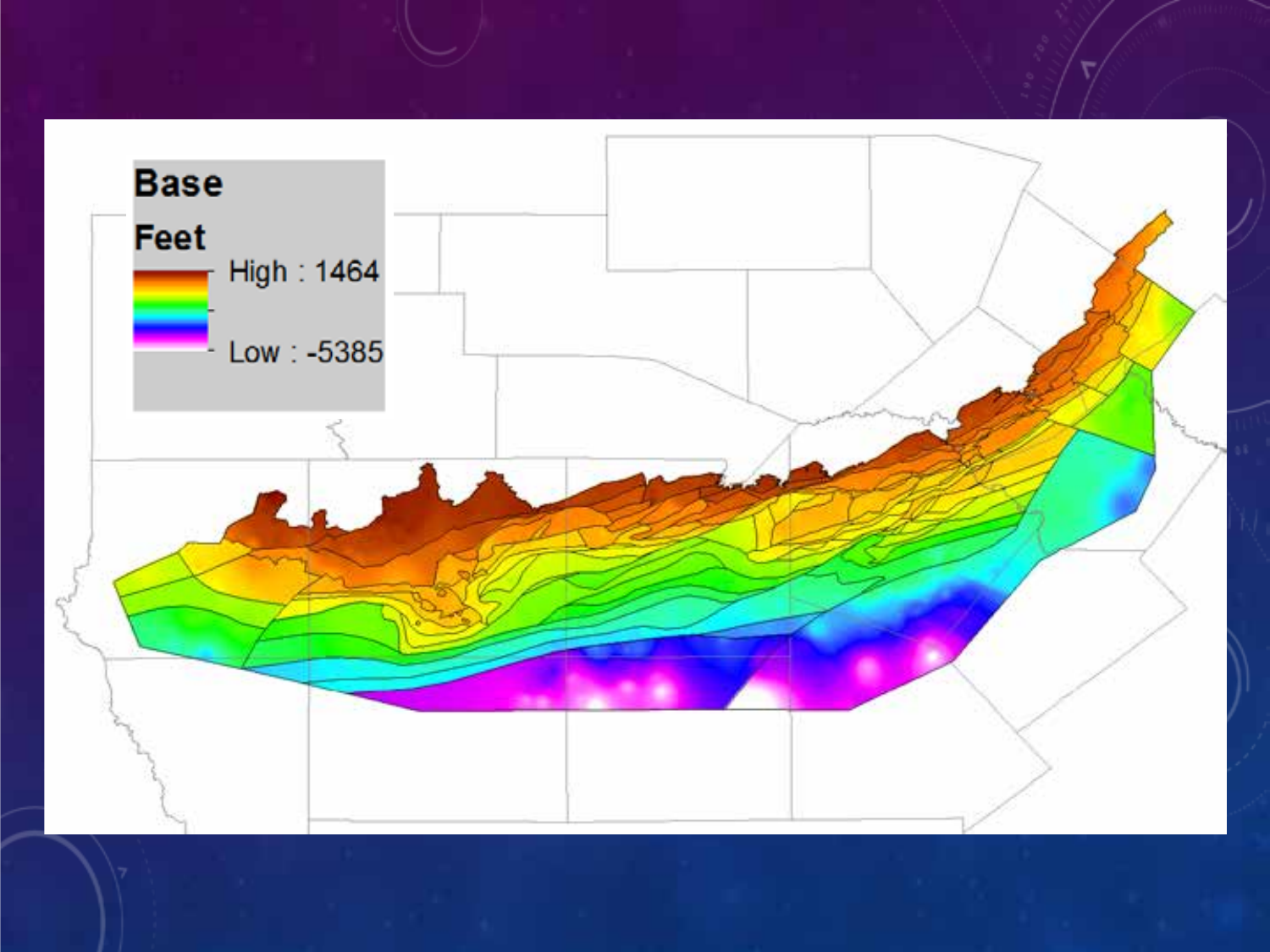#### INTERACTIVE WEB MAP

- Click anywhere on map
- Or enter an address and click on property
	- Pop-up displays values for:
		- Top of Edwards
		- Base of Edwards
		- Estimated thickness of Edwards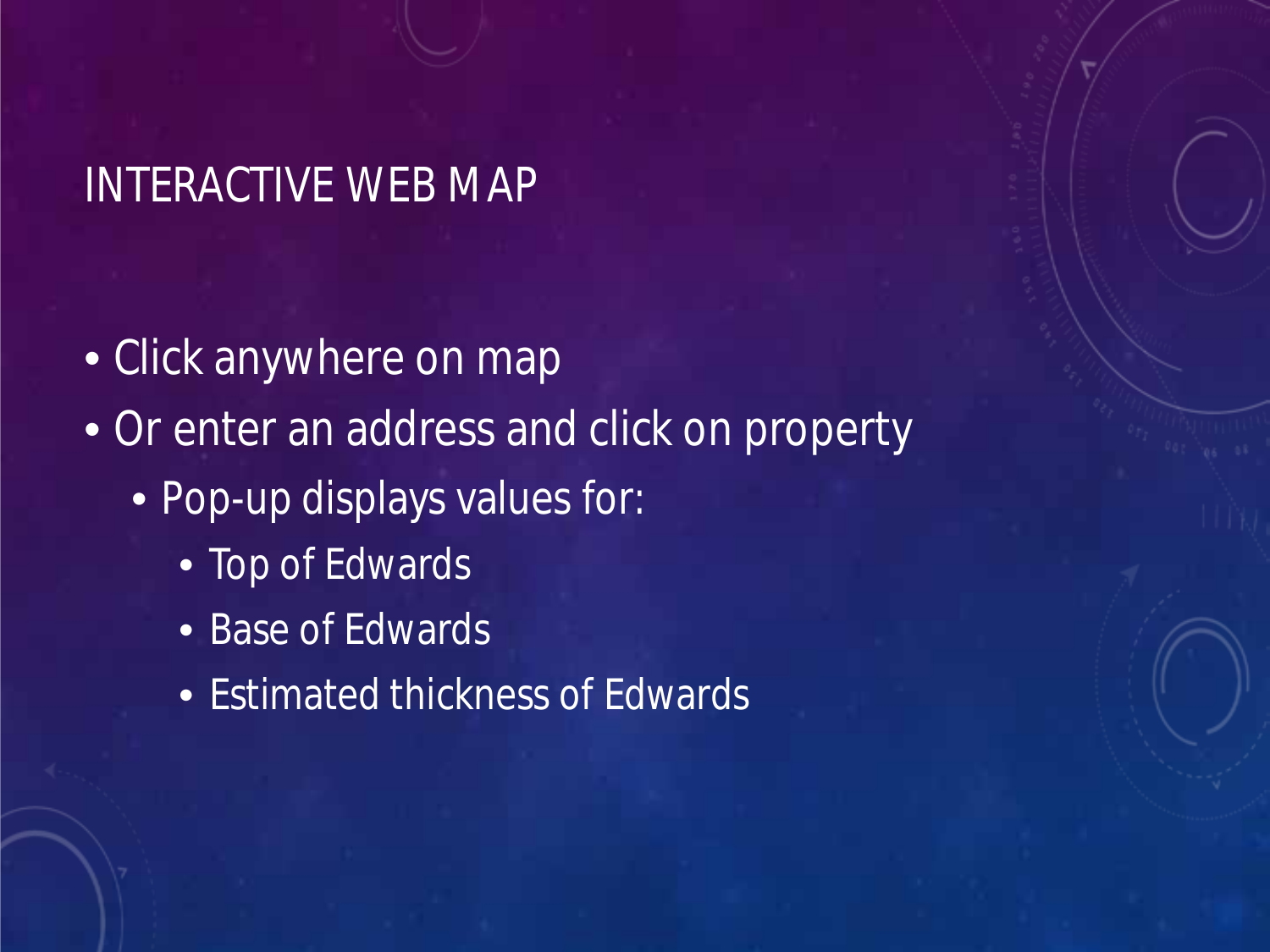#### Cinchindration Chandidate in Classical Adv . 1 Children 1 Channel 1 Channel County 1 Channel County 1 C **COLOR AND THE** 4 = C Deamptingtone appStoyedis played educated relations for the 175118.com has the common team means to the mean of 0.0 量 Where in the Edwards Aquiter? **Learned That A DARK**  $\rho$  -corres the fact that's actually the fit is thresh togetar proclamation as station and dates the property but the dentise of the top and been that streated the derivated the finding in but of the history is but of the history the information is this trap is to intrinsic an using him. 14,491 lest data confeber culte Belust (to 4 health) sustrained. This rest is be assistantic enterrorment Size yields this books have been proposed length ing. **MET**  $\overline{ }$ Arch sovers like sovers nod parented for Built mains away affort to provide and maintain. 41118-4121 ablyink tomates, uses and high marketer or  $\circ$ to subting required sizes are individually contrib-

or subtracted for reasons any of subscription of shared substantial holding in construct. prima anno Veroscono docentem, el deterio contribution on the best officials data and origination. exists are necessary at the ape. In extensions Information depresentation applicated with more imported by store other to of the unit. The UVA was let the tight to choice dependent in it, or contact price to be a consistent, any submit of the cars construct in this the "it initialize." receive a text that say strating the information side. according to the

×

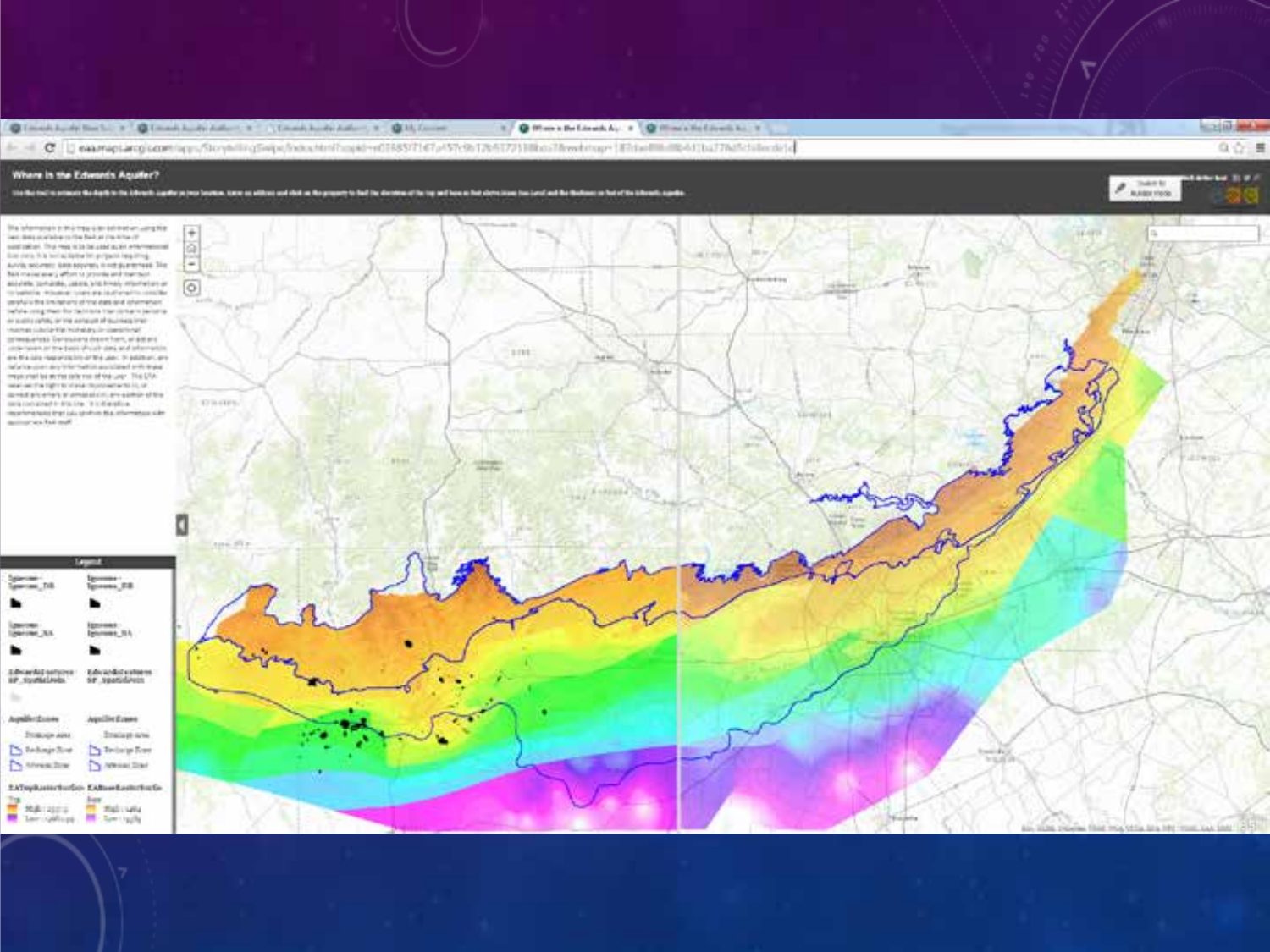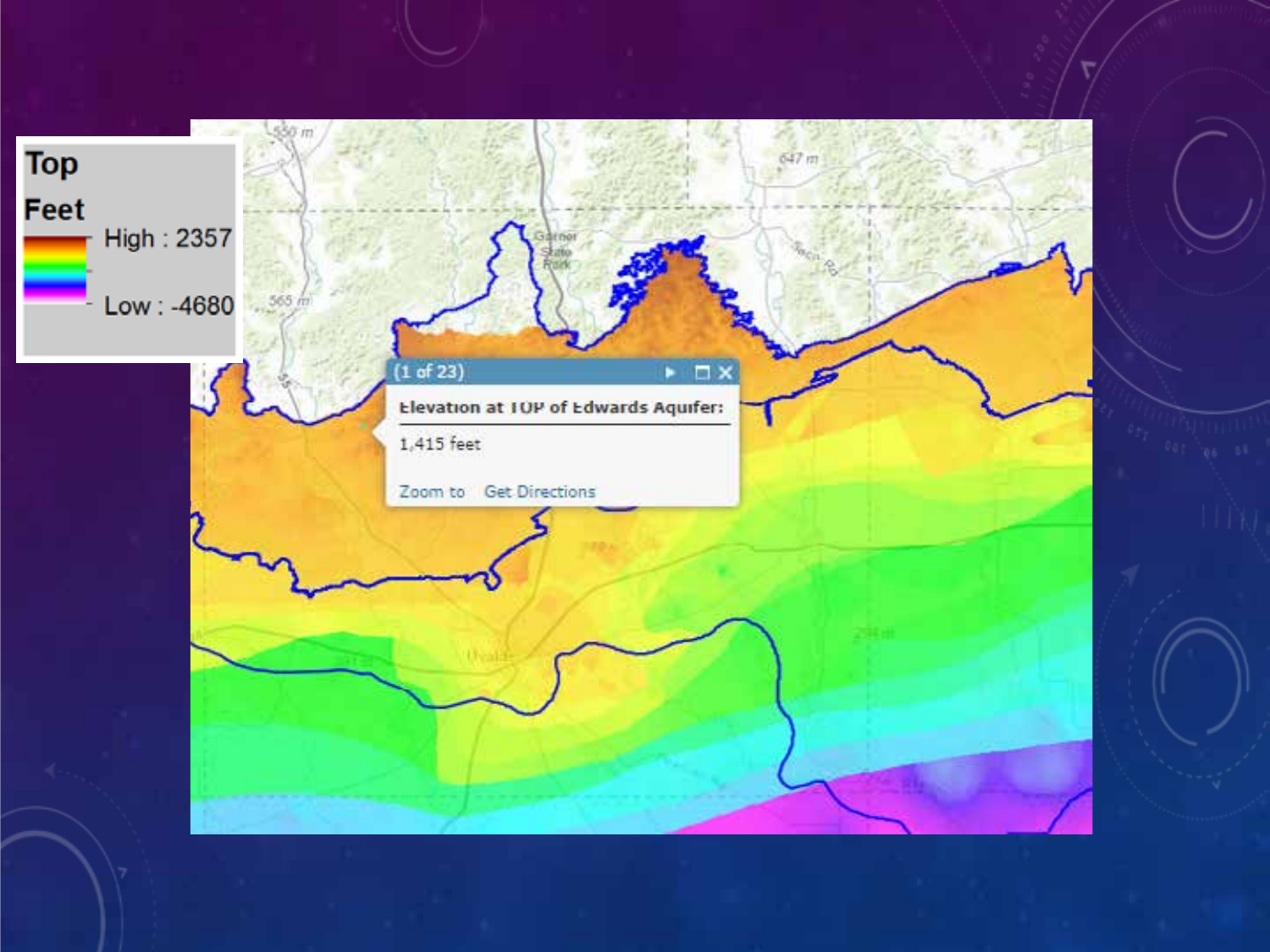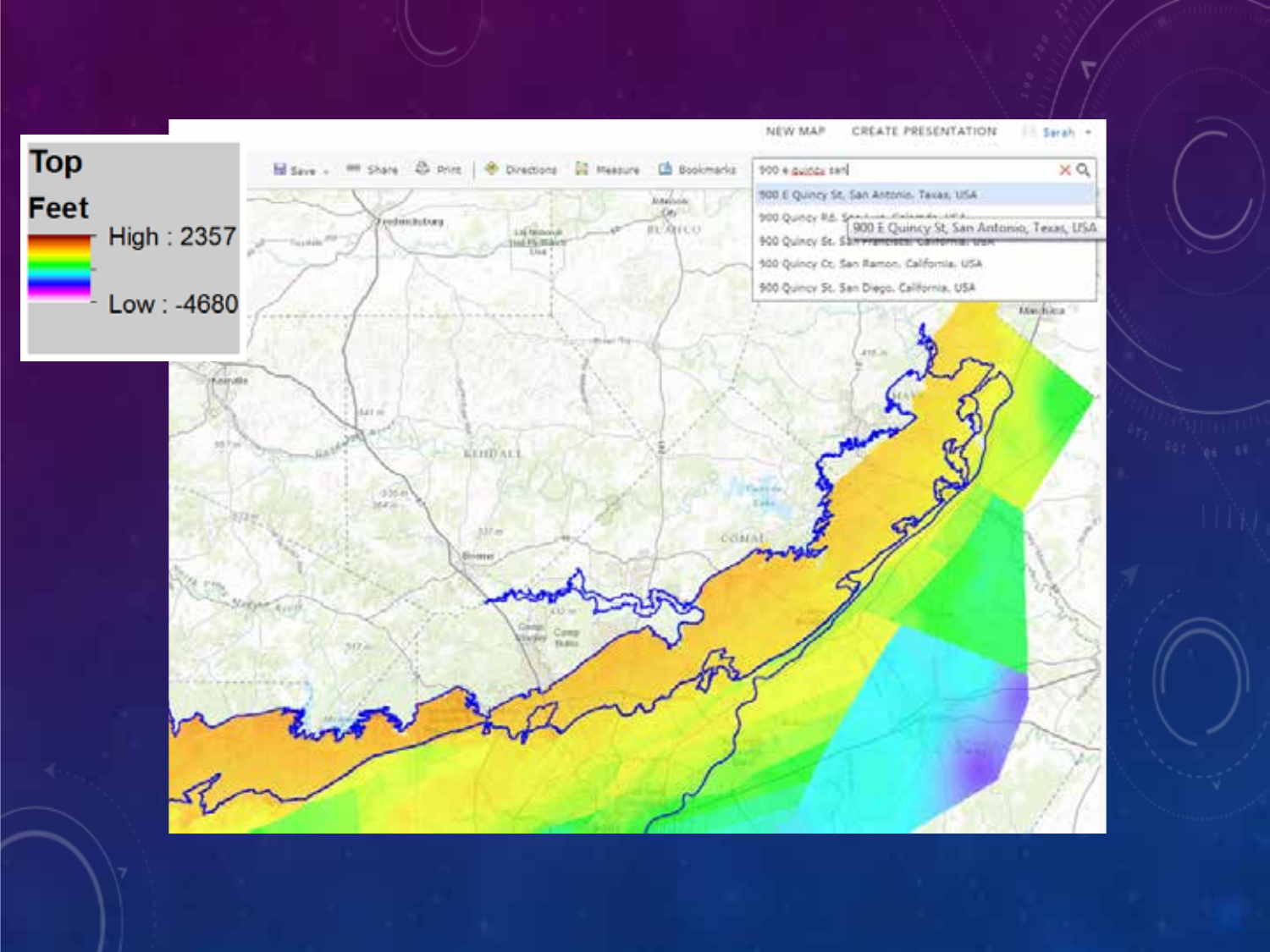

#### **Edwards Aquifer Predicted Surfaces**

Top: 10 feet above MSL Base: -492 feet above 3/5).<br>Estimated discliness: 302 feet

Zasm to Get Douctions

#### **Edwards Aquifer Predicted Surfaces**

 $\Box$   $\times$ 

Top: 10 feet above MSL<br>Base: -492 feet above MSL Estimated thickness: 502 feet

#### Zoom to Get Directions

 $\times Q$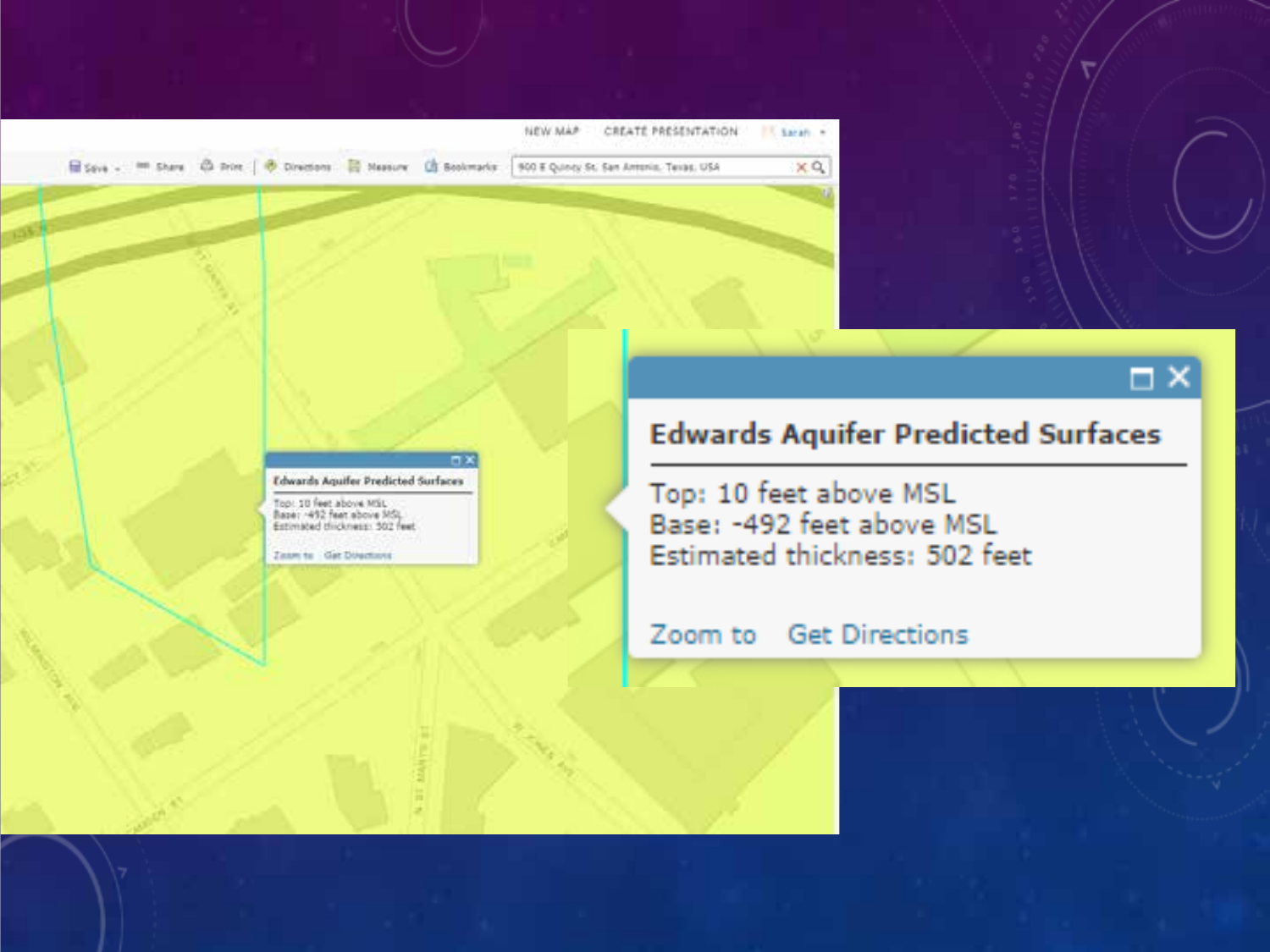## INTERACTIVE WEB MAPS

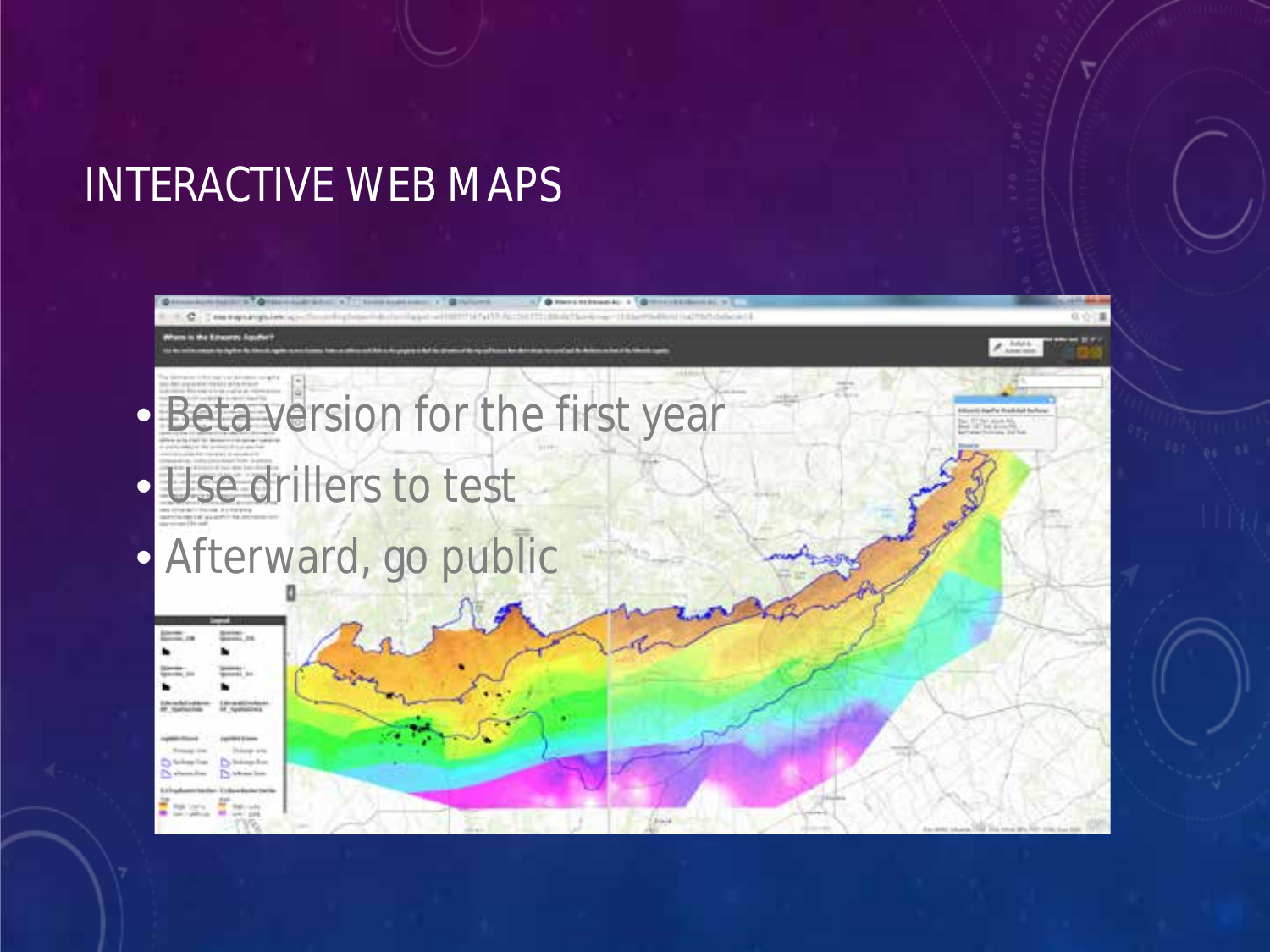## CROSS VALIDATION

| 270        | Total points in sample polygon of top  |
|------------|----------------------------------------|
| 243        | Interpolation points                   |
| 27         | <b>Check points</b>                    |
| 34         | RMSE in feet                           |
| 381 to 645 | Sample value range in feet             |
| 12.80%     | Error out of sample range              |
|            | 5385 to 1464 Total value range in feet |
| 0.49%      | Error out of total range               |

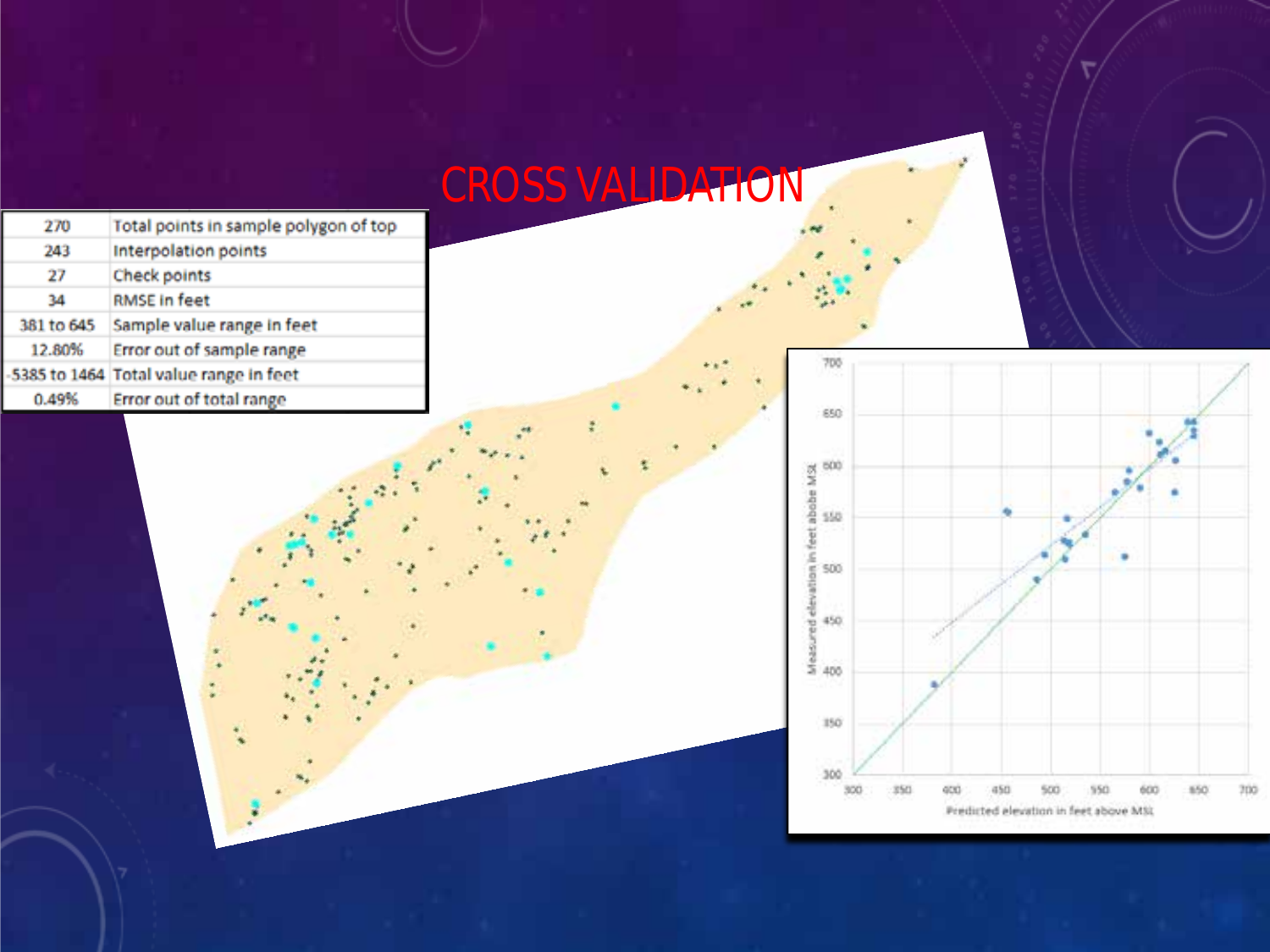## LIMITATIONS

#### • Data

- Limited well data in many areas (south)
- Processing power
	- Cell resolution vs extent
	- Tool execution time

#### • Storage

- Massive file sizes of intermediate data
- Publishing capabilities
	- AGOL service layer limitations

| <b>Results</b>                                                                                                                                                                                                                                                                            |  |
|-------------------------------------------------------------------------------------------------------------------------------------------------------------------------------------------------------------------------------------------------------------------------------------------|--|
| Current Session<br>Previous Session<br><b>El Today</b><br>DW [120847_08292014]<br>Output raster: Idw_RT15<br>Inputs<br>田<br>Environments<br><b>B</b> Messages<br>Executing: Idw RT15 Base_Edw_1 C:\Users\season\Documents\ArcGIS\RZBaseInterp.gdl<br>Start Time: Thu Aug 28 16:54:30 2014 |  |
| Succeeded at Fri Aug 29 12:08:47 2014 (Elapsed Time: 19 hours 14 minutes 17 seconds)<br>69.<br>ArcToolbox 4 Results                                                                                                                                                                       |  |

| Mosaic To New Raster                                                                                                                                                                                                                                                                                                                                                 |            |
|----------------------------------------------------------------------------------------------------------------------------------------------------------------------------------------------------------------------------------------------------------------------------------------------------------------------------------------------------------------------|------------|
|                                                                                                                                                                                                                                                                                                                                                                      | Close      |
|                                                                                                                                                                                                                                                                                                                                                                      | $x <$ Dela |
| Close this dialog when completed successfully<br>Executing: HossicToNewRaster RZM1 15:3:\Ned\Top\RZMosaic.gdb<br>\RZM7 18 S:\Ned\Top\RZMosaic.gdb RZMC # 32 BIT FLOAT 1 1 LAST<br>FIRST<br>Start Time: Tue Sep 09 16:19:48 2014<br>RZM1 15 is loading<br>S:\Ned\Top\RZMosaic.gdb\RZM7_18 is loading<br>Succeeded at Wed Sep 10 03:00:10 2014 (Elapsed Time: 10 hours |            |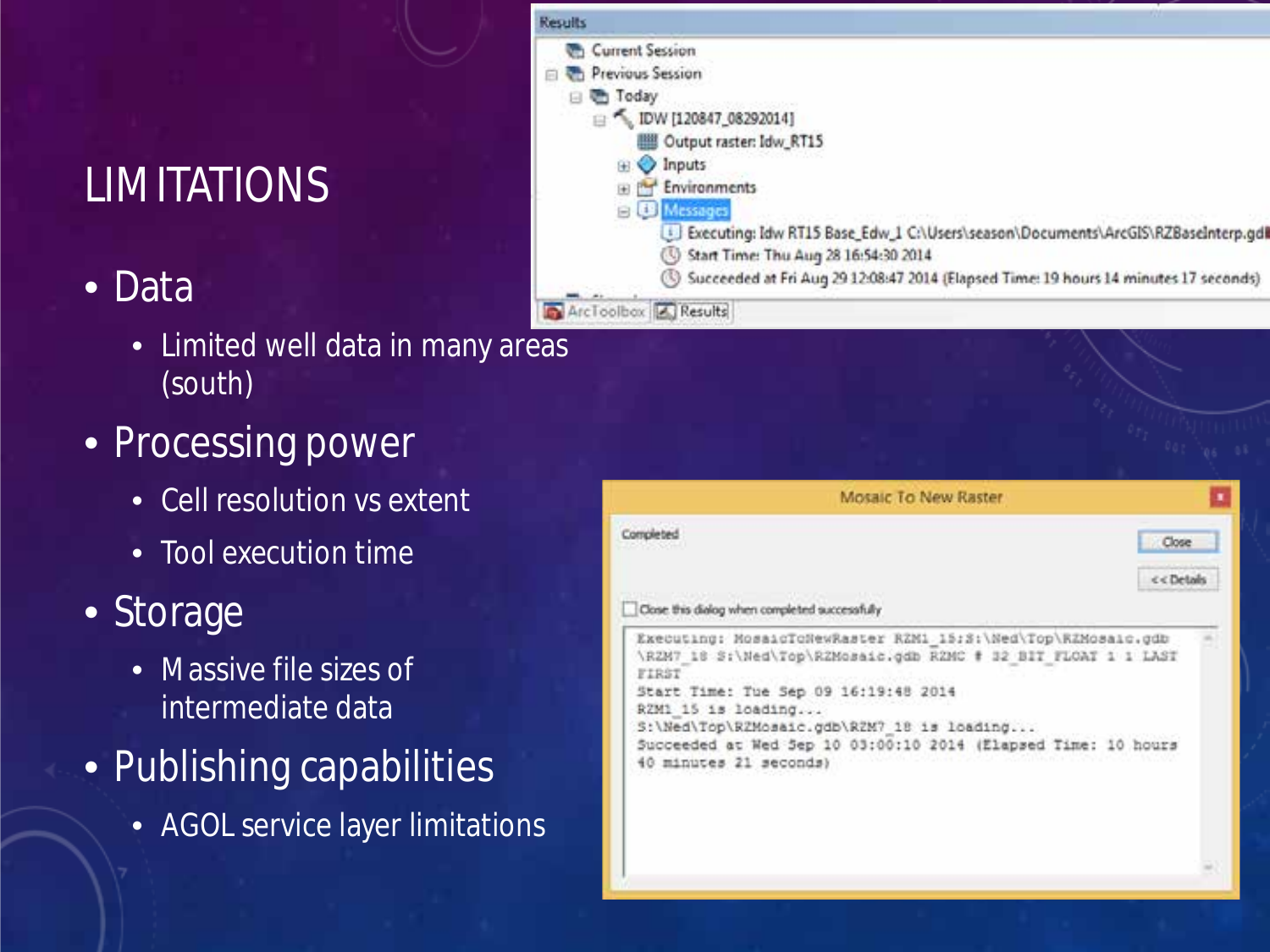## CONCLUSIONS AND FUTURE WORK

- More data will produce higher accuracy
- Identify areas with few or no well logs
- Seismic mapping?
- Add ground surface and depth to top to pop-up
- Improve incorporation of igneous surfaces
- More data to input to repeat the process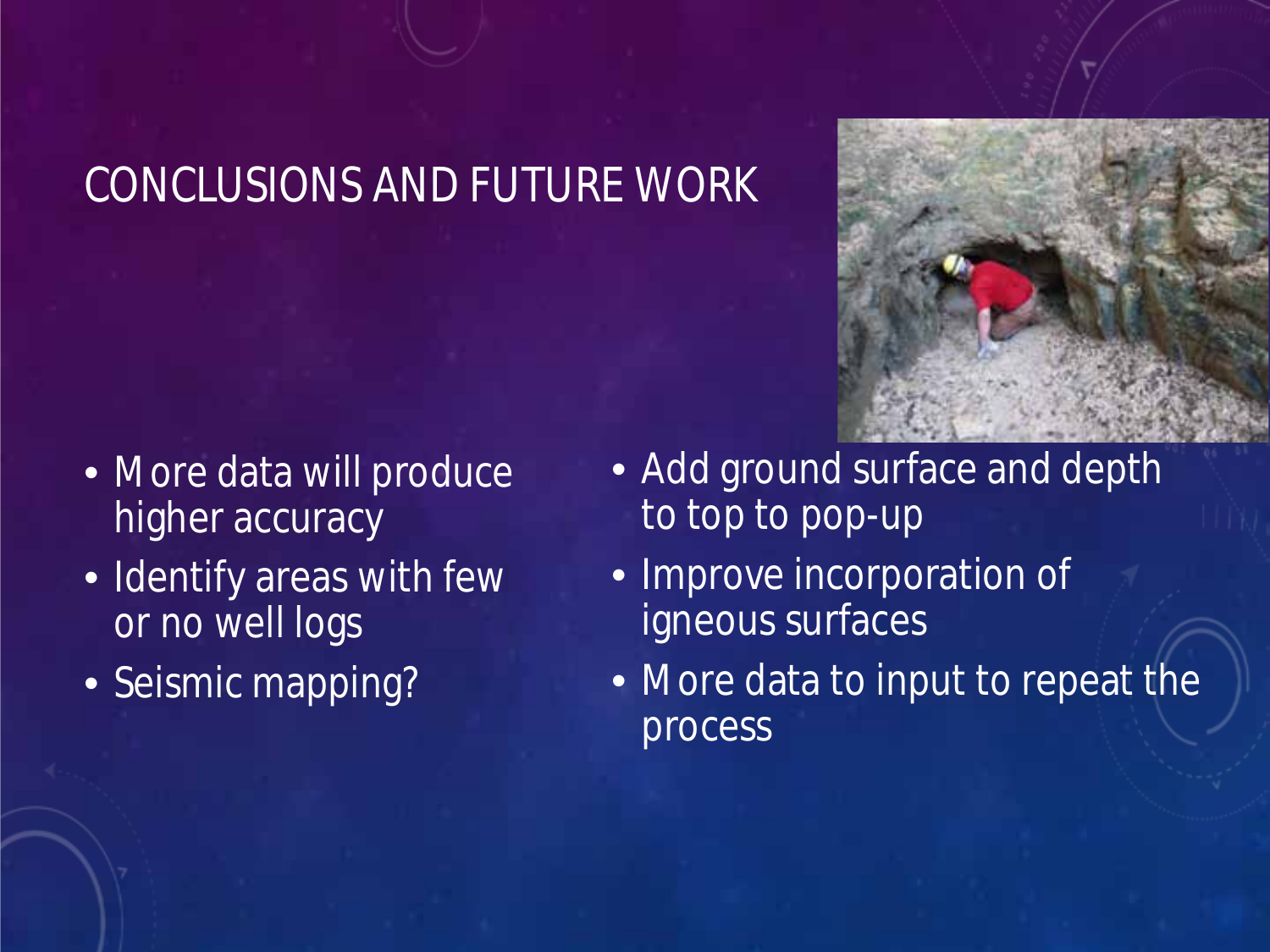## HIGHER RESOLUTION OF POINTS FOR INTERPOLATION

#### 2014

• Recharge Zone Base 1468 points • Artesian Zone Top 2585 points • Artesian Zone Thickness 131 points

#### 2015

- Recharge Zone Base 1909 points • Artesian Zone Top
	- 3108 points
- Artesian Zone Thickness 140 points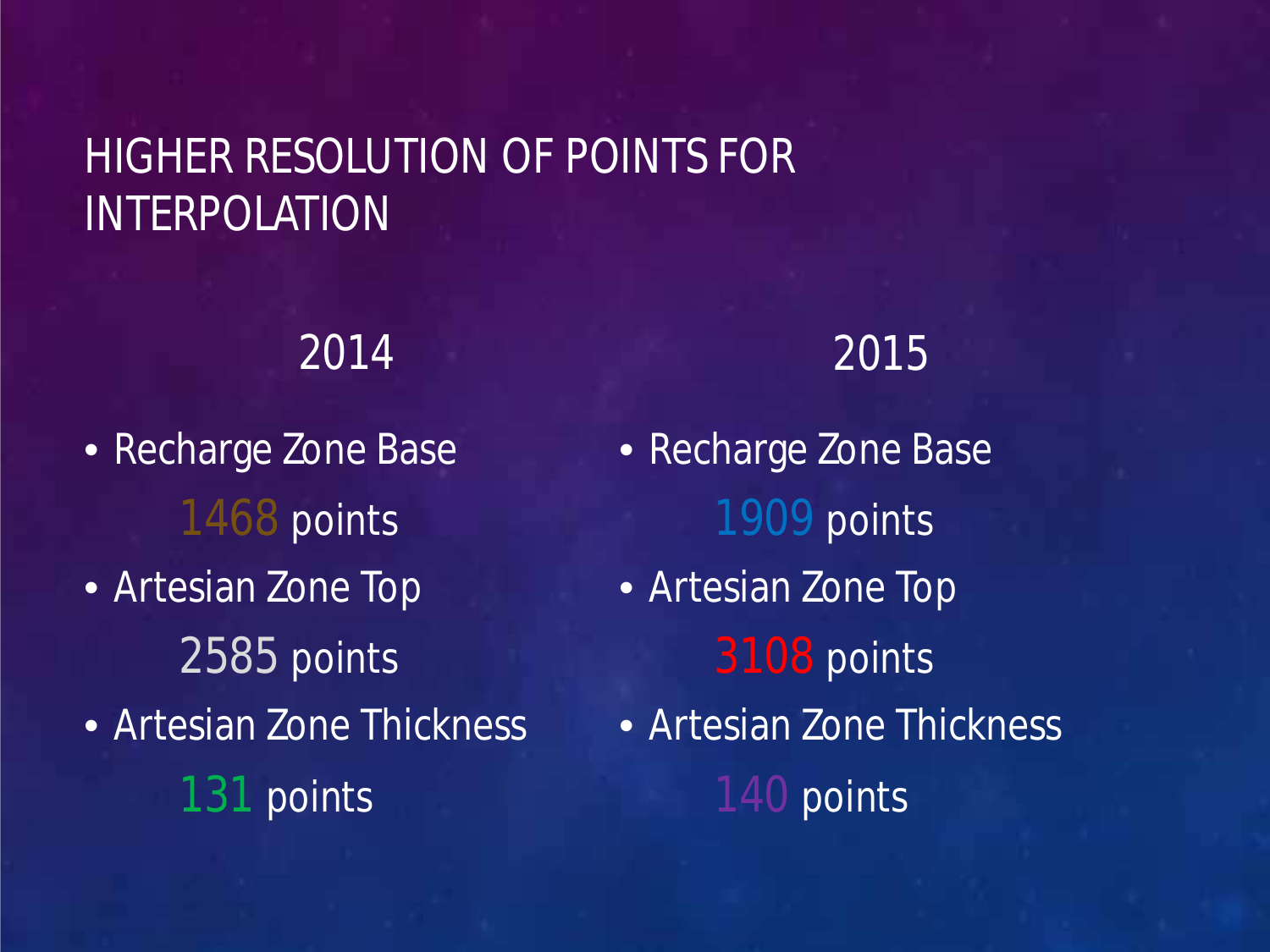#### HIGHER RESOLUTION OF INFERRED FAULTS (MARKED AREAS OF UPLIFT AND DOWNSHIFTING BETWEEN WELL LOG LOCATIONS):

- 2014 Recharge Zone Inferred Faults (2 polygons)
- 2015 Recharge Zone Inferred Faults (77 polygons)
- 2014 Artesian Zone Inferred Faults (94 polygons)
- 2015 Artesian Zone Inferred Faults (132 polygons)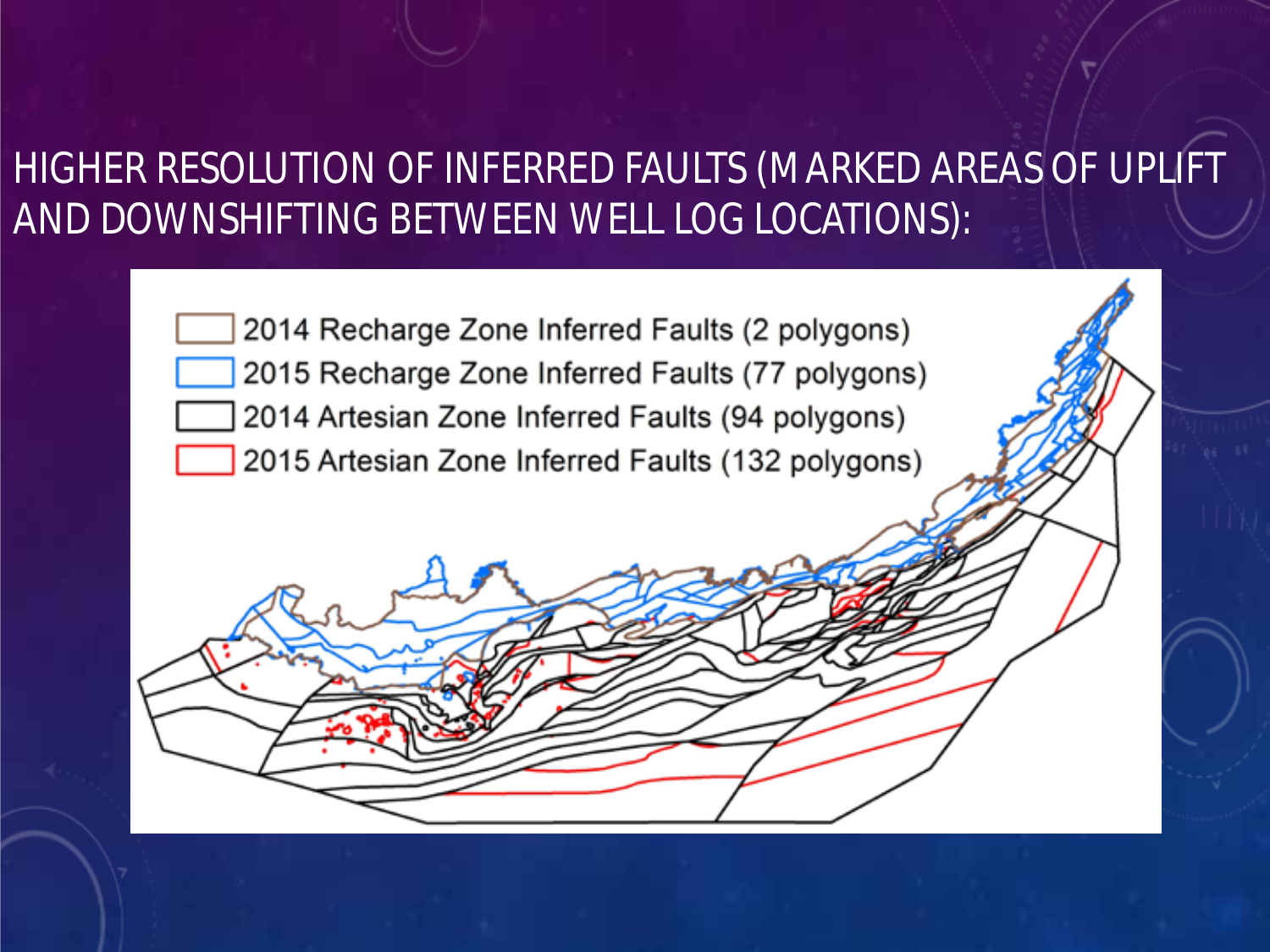## IMAGINE THE 3D POTENTIAL IN ARCGIS PRO!!!

# **ArcGIS** Pro

Version 1.0

Initializing

@ 2015 Esn. All Rights Reserved.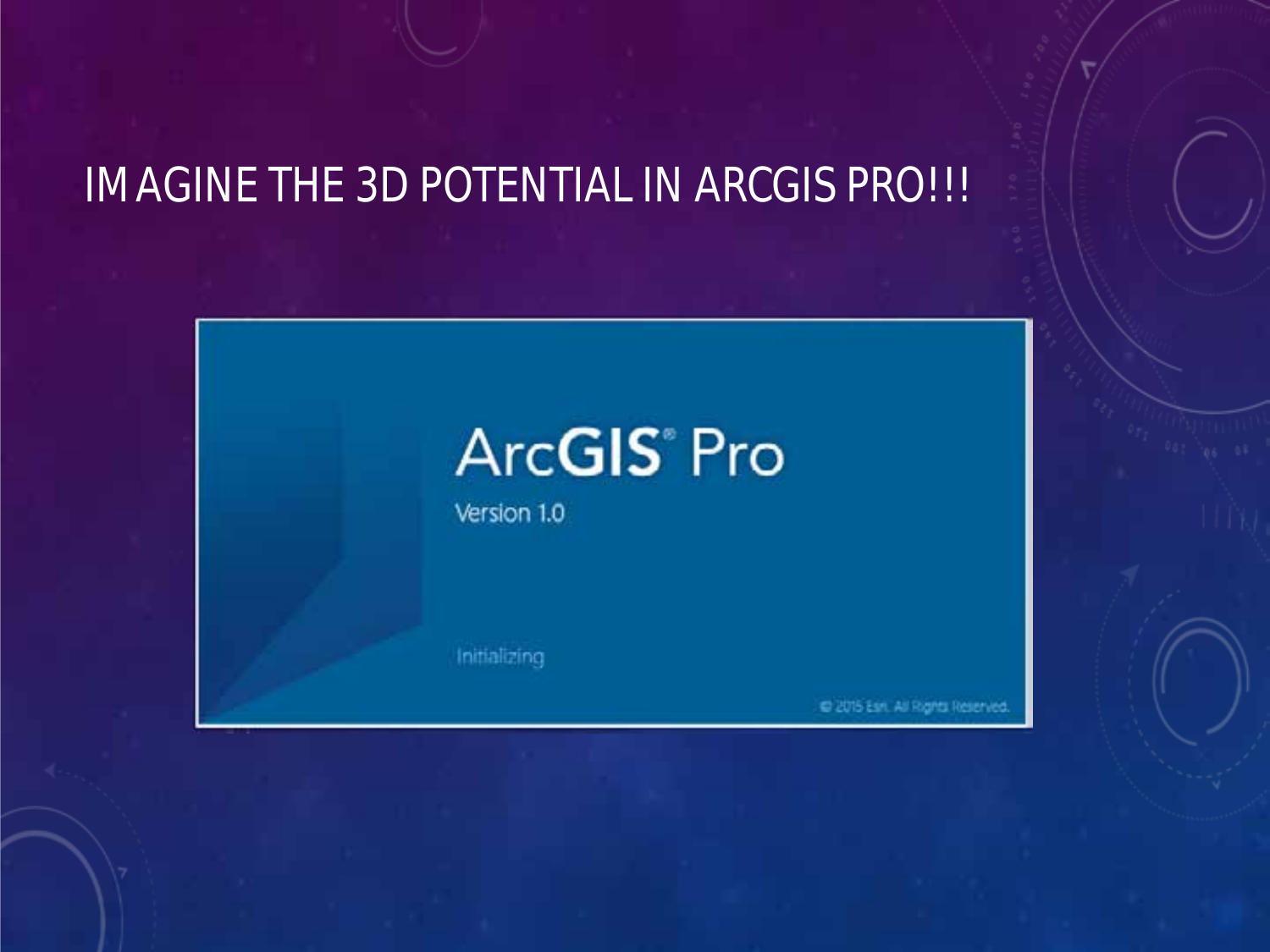#### REFERENCES

#### • Edwards Aquifer Authority

<http://www.edwardsaquifer.org/>

#### • ArcGIS image:

<https://encrypted-tbn3.gstatic.com/images?q=tbn:ANd9GcSGyU7YCCj05uCmmMMB4pAwffB7JYrCWa1RNf-liRNAQPVnVeET>

• ArcGIS Online image:

[http://giscentric.files.wordpress.com/2012/08/arcgis\\_lp\\_cloud.png?w=300&h=168](http://giscentric.files.wordpress.com/2012/08/arcgis_lp_cloud.png?w=300&h=168)

• ArcGIS Spatial Analyst image:

<https://encrypted-tbn0.gstatic.com/images?q=tbn:ANd9GcQp4oB3aZrl2lTKtKvc5ut4disfq-hfrsQxQ-W87R8heFMXcVc87A>

Peck's Cave Amphipod image:

[http://www.biologicaldiversity.org/species/invertebrates/Pecks\\_cave\\_amphipod/images/PecksCaveAmphipod\\_\(c\)JoeNFries.jpg](http://www.biologicaldiversity.org/species/invertebrates/Pecks_cave_amphipod/images/PecksCaveAmphipod_(c)JoeNFries.jpg)

• Comal Springs Riffle Beetle image:

<http://newswatch.nationalgeographic.com/files/2012/10/comal-springs-riffle-beetle.jpg>

• Comal Springs Dryopid Beetle image:

[https://encrypted-tbn0.gstatic.com/images?q=tbn:ANd9GcTofRhugtKSJ7DmNa0HQ97J5qhWImkcPC\\_MhXKeXyhPRd3Ad2LM](https://encrypted-tbn0.gstatic.com/images?q=tbn:ANd9GcTofRhugtKSJ7DmNa0HQ97J5qhWImkcPC_MhXKeXyhPRd3Ad2LM)

• Starship Enterprise, The Next Generation image:

<http://www.section7g.net/Next%20Generation%203%20Enterprise.jpg>